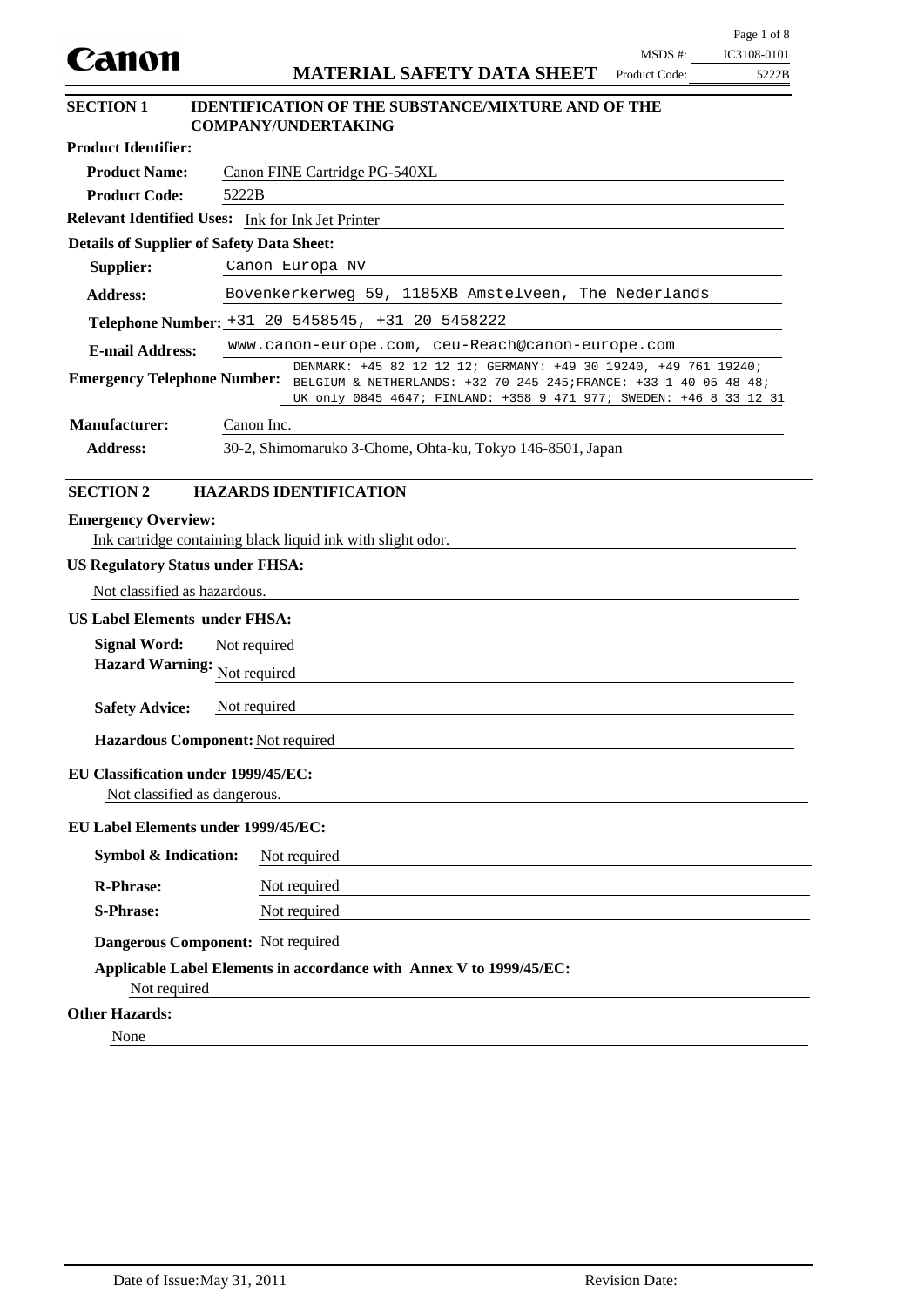

# **MATERIAL SAFETY DATA SHEET**

Page 2 of 8 MSDS #: IC3108-0101

Product Code:

5222B

## **SECTION 3 COMPOSITION/INFORMATION ON INGREDIENTS**

| Ingredient(s):<br><b>Chemical Name/</b><br><b>Generic Name</b> | $\mathbf{CAS}$ #/<br>$\mathbf{EC} \ \#$ | Concentration/<br>Concentration<br>Range (%) | EU Classification according to<br>67/548/EEC<br>Symbol/<br><b>Indication of Danger</b> | $\mathbf{R}\text{-Phrase}^{*1}$ | <b>EU Classification according to</b><br>(EC) No 1272/2008<br>Hazard Class/<br><b>Category Code</b> | Hazard<br>$Statement*1$ | Note to<br>Other<br>Hazards <sup>*2</sup> |
|----------------------------------------------------------------|-----------------------------------------|----------------------------------------------|----------------------------------------------------------------------------------------|---------------------------------|-----------------------------------------------------------------------------------------------------|-------------------------|-------------------------------------------|
| Glycerin                                                       | $56 - 81 - 5/$<br>200-289-5             | $10 - 15$                                    | None                                                                                   | None                            | None                                                                                                | None                    | (1)                                       |
| Triethylene glycol                                             | $112 - 27 - 6/$<br>203-953-2            | $5 - 10$                                     | None                                                                                   | None                            | None                                                                                                | None                    | (1)                                       |
| Lactam                                                         | Confidential                            | $5 - 10$                                     | None                                                                                   | None                            | None                                                                                                | None                    |                                           |
| Water                                                          | $7732 - 18 - 5/$<br>231-791-2           | $60 - 80$                                    | None                                                                                   | None                            | None                                                                                                | None                    |                                           |
|                                                                |                                         |                                              |                                                                                        |                                 |                                                                                                     |                         |                                           |
|                                                                |                                         |                                              |                                                                                        |                                 |                                                                                                     |                         |                                           |
|                                                                |                                         |                                              |                                                                                        |                                 |                                                                                                     |                         |                                           |
|                                                                |                                         |                                              |                                                                                        |                                 |                                                                                                     |                         |                                           |
|                                                                |                                         |                                              |                                                                                        |                                 |                                                                                                     |                         |                                           |

\*1 Full texts of R-phrase(s) and Hazard statement(s) are listed in SECTION 16

 $*2$  The following substance(s) is (are) marked with (1), (2) and/or (3)

(1) Substance for which Occupational Exposure Limit(s) is (are) established (See SECTION 8)

(2) PBT substance or vPvB substance under Regulation (EC) No 1907/2006

(3) Substance listed in Candidate List of SVHC for Authorisation under Regulation (EC) No 1907/2006

**Carcinogen(s):**

No component of this ink is listed as a human carcinogen or a potential carcinogen in IARC Monographs, NTP, OSHA regulations or Part 3 of Annex VI to Regulation (EC) No 1272/2008.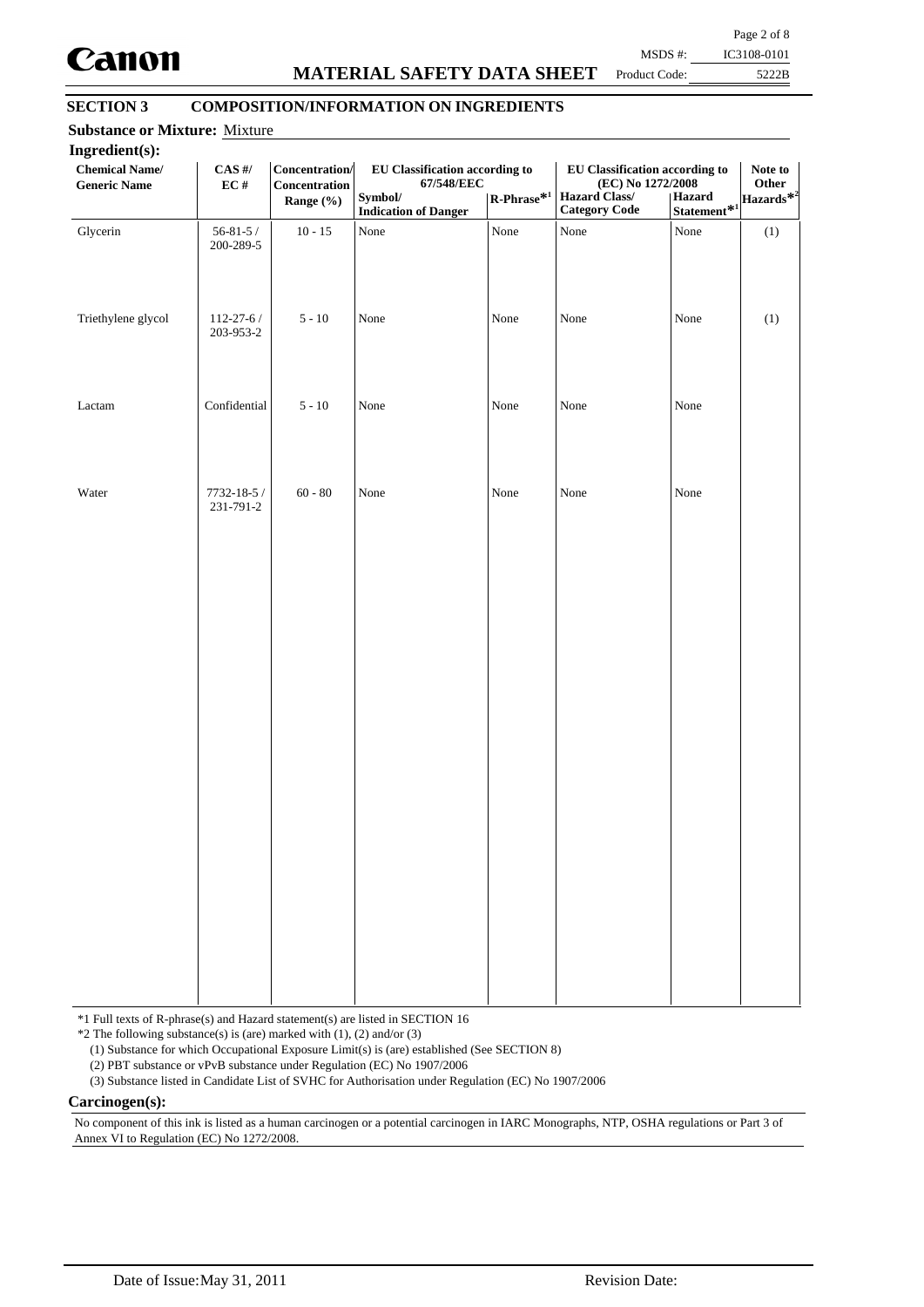

| CAIIVII<br><b>MATERIAL SAFETY DATA SHEET</b><br>Product Code:<br>5222B                                        |
|---------------------------------------------------------------------------------------------------------------|
| <b>SECTION 4</b><br><b>FIRST AID MEASURES</b>                                                                 |
| <b>First Aid Measures:</b><br>Inhalation:                                                                     |
| If symptoms are experienced, move victim to fresh air and obtain medical advice.                              |
| <b>Ingestion:</b>                                                                                             |
| Rinse mouth. Give one or two glasses of water.                                                                |
| If irritation or discomfort occurs, obtain medical advice immediately.                                        |
| Skin:                                                                                                         |
| Wash with water and soap or mild detergent.                                                                   |
| If irritation persists, obtain medical advice.                                                                |
| Eye:                                                                                                          |
| Immediately flush with lukewarm, gently flowing water for 5 minutes or until the chemical is removed.         |
| If irritation persists, obtain medical advice immediately.                                                    |
| Most Important Symptoms and Effects, both Acute and Delayed:                                                  |
| <b>Inhalation:</b>                                                                                            |
| No adverse effects are expected under intended use.                                                           |
| Over exposure to vapor or mist may cause respiratory tract irritation, cough, dizziness, drowsiness, headache |
| and nausea.                                                                                                   |
| <b>Ingestion:</b>                                                                                             |
| May cause abdominal pain, diarrhea, dizziness, drowsiness, dullness, headache, nausea and vomiting.           |
| Skin:                                                                                                         |
| Neither irritation nor sensitization is expected. (See SECTION 11)                                            |
| Eye:                                                                                                          |
| May cause minimal irritation. (See SECTION 11)                                                                |
| <b>Chronic Effects:</b>                                                                                       |
| Not identified                                                                                                |
| <b>Indication of Any Immediate Medical Attention and Special Treatment Needed:</b>                            |
| None                                                                                                          |
|                                                                                                               |
| <b>SECTION 5</b><br><b>FIRE FIGHTING MEASURES</b>                                                             |
| <b>Extinguishing Media:</b>                                                                                   |
| <b>Suitable Extinguishing Media:</b>                                                                          |
| $CO2$ , water, foam or dry chemicals                                                                          |
| <b>Unsuitable Extinguishing Media:</b>                                                                        |
| None                                                                                                          |
| <b>Special Hazards:</b>                                                                                       |
| None                                                                                                          |
| <b>Hazardous Combustion Products:</b>                                                                         |
| $CO$ , $CO2$ , NOx, SOx and POx                                                                               |
|                                                                                                               |

## **Advice for Fire-fighters:**

None

#### **SECTION 6 ACCIDENTAL RELEASE MEASURES**

**Personal Precautions, Protective Equipment and Emergency Procedures:**

Avoid contact with skin, eyes and clothing.

#### **Environmental Precautions:**

Do not release to sewer, surface water or ground water.

### **Methods and Material for Containment and Cleaning Up:**

Wipe off with wet cloth or paper.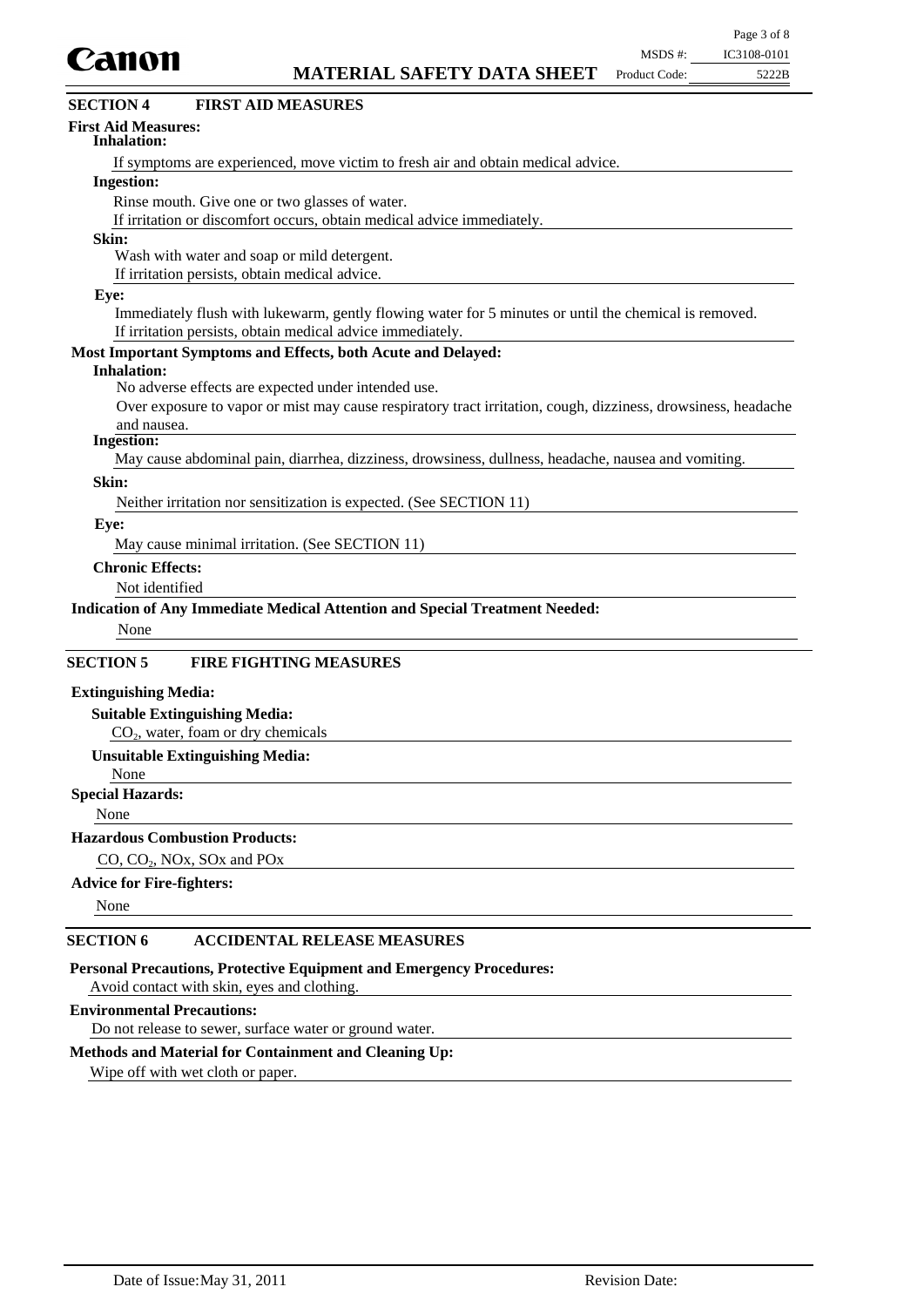|                                                                      |               | Page 4 of 8 |
|----------------------------------------------------------------------|---------------|-------------|
| Canon                                                                | MSDS #:       | IC3108-0101 |
| <b>MATERIAL SAFETY DATA SHEET</b>                                    | Product Code: | 5222B       |
| <b>SECTION 7</b><br><b>HANDLING AND STORAGE</b>                      |               |             |
| <b>Precautions for Safe Handling:</b>                                |               |             |
| Use with adequate ventilation.                                       |               |             |
| Avoid contact with skin, eyes and clothing.                          |               |             |
| In case of contact, wash out the contaminated area immediately.      |               |             |
| <b>Conditions for Safe Storage, Including Any Incompatibilities:</b> |               |             |
| Keep in a cool and dry place.                                        |               |             |
| Protect from sunlight.                                               |               |             |
| Keep out of the reach of children.                                   |               |             |

#### **Specific End Uses:**

Ink for Ink Jet Printer. For more information, please refer to the instruction of this product.

## **SECTION 8 EXPOSURE CONTROLS / PERSONAL PROTECTION**

| DFG MAK                  | <b>EU OEL</b>   | <b>ACGIH TLV</b>                           | <b>USA</b><br><b>OSHA PEL</b>                                                                                  | <b>Control Parameters:</b> |
|--------------------------|-----------------|--------------------------------------------|----------------------------------------------------------------------------------------------------------------|----------------------------|
| Not established          | Not established | Not established                            | Not established                                                                                                | Product (Ink)              |
| Not established          | Not established | Glycerin mist:<br>TWA 10 mg/m <sup>3</sup> | Glycerin mist:<br>TWA 15 mg/m <sup>3</sup><br>(Total dust)<br>TWA 5 $\mathrm{mg/m}^3$<br>(Respirable fraction) | Glycerin                   |
| $1000$ mg/m <sup>3</sup> | Not established | Not established                            | Not established                                                                                                | Triethylene glycol         |
|                          |                 |                                            |                                                                                                                |                            |
|                          |                 |                                            |                                                                                                                |                            |

**Exposure Controls:**

**Engineering Controls:** No special ventilation equipment is needed under intended use of this product. **Individual Protection Measures:**

Eye/Face Protection:  $\Box$  Required  $\boxtimes$  Not Required

Required **N** Not Required **Skin Protection:**

**Respiratory Protection:** □ Required ⊠ Not Required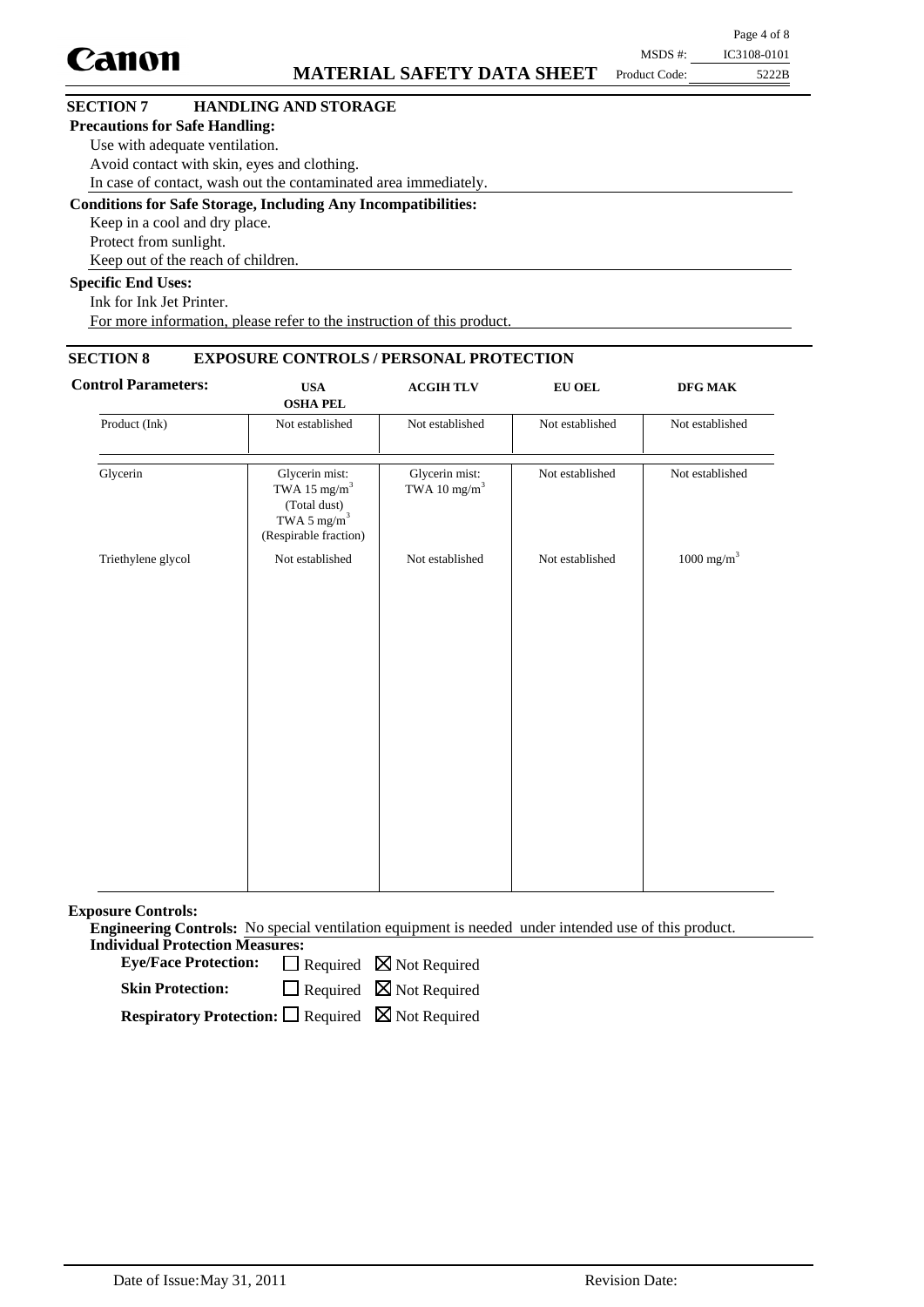Product Code:

| MSDS #: | IC3108-0101 |
|---------|-------------|
|         |             |

5222B

| <b>Information on Basic Physical and Chemical Properties:</b>                      |                                    |
|------------------------------------------------------------------------------------|------------------------------------|
| Appearance:                                                                        | <b>Black liquid</b>                |
| Odor:                                                                              | Slight odor                        |
| pH:                                                                                | $8 - 9$                            |
| Melting Point/Freezing Point (°C):                                                 | Not available                      |
| <b>Initial Boiling Point and</b><br><b>Boiling Range (°C):</b>                     | Not available                      |
| Flash Point(°C):                                                                   | None (Estimate)                    |
| <b>Evaporation Rate:</b>                                                           | Not available                      |
| <b>Flammability:</b>                                                               | Neither flammable nor combustible. |
| <b>Upper/Lower Flammable or</b><br><b>Explosive Limits:</b>                        | Not available                      |
| <b>Vapor Pressure:</b>                                                             | Not available                      |
| <b>Vapor Density:</b>                                                              | Not available                      |
| <b>Relative Density:</b>                                                           | $1.0 - 1.1$                        |
| <b>Water Solubility:</b>                                                           | Miscible                           |
| <b>Fat Solubility:</b>                                                             | Not available                      |
| <b>Partition Coefficient (n-Octanol/Water):</b>                                    | Not available                      |
| Auto-ignition Temperature (°C):                                                    | Not available                      |
| Decomposition Temperature(°C):                                                     | Not available                      |
| Viscosity (mPa s):                                                                 | $1 - 5$                            |
| <b>Explosive Properties:</b>                                                       | None (Estimate)                    |
| <b>Oxidizing Properties:</b>                                                       | None (Estimate)                    |
| <b>Other Information:</b>                                                          | Not available                      |
|                                                                                    |                                    |
| <b>SECTION 10</b><br><b>STABILITY AND REACTIVITY</b><br><b>Reactivity:</b><br>None |                                    |
| $\boxtimes$ Stable<br><b>Chemical Stability:</b>                                   | $\Box$ Unstable                    |
| <b>Possibility of Hazardous Reactions: None</b>                                    |                                    |
|                                                                                    |                                    |

Hazardous Decomposition Products: CO, CO<sub>2</sub>, NO<sub>x</sub>, SO<sub>x</sub> and PO<sub>x</sub>

**Incompatible Materials:** Acids, bases, oxidizing materials and reducing agents

**Conditions to Avoid:** None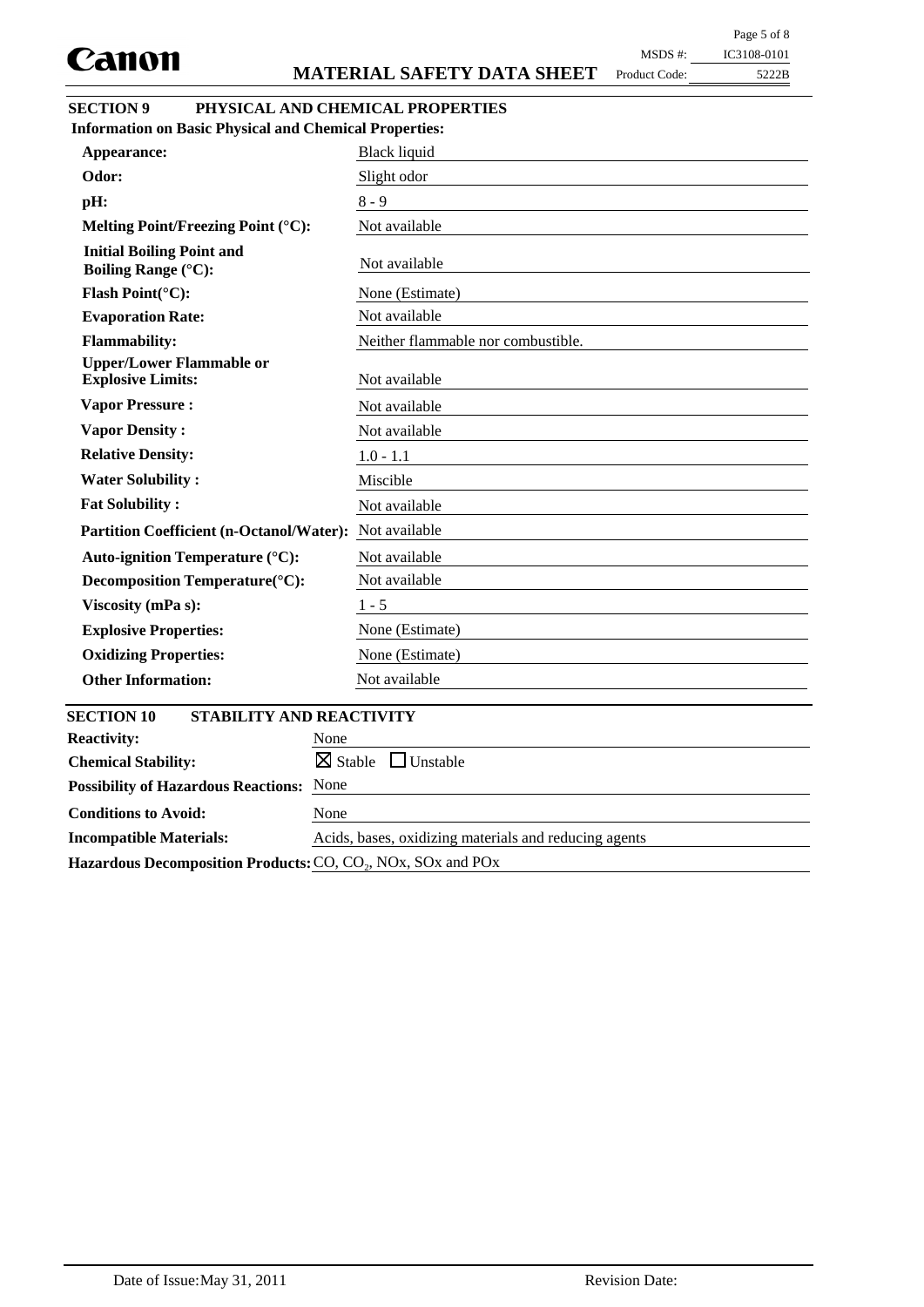

| <b>TOXICOLOGICAL INFORMATION</b><br><b>SECTION 11</b>       |
|-------------------------------------------------------------|
| <b>Information on Toxicological Effects:</b>                |
| <b>Acute Toxicity:</b>                                      |
| <b>Inhalation:</b>                                          |
| Not available                                               |
| <b>Ingestion:</b>                                           |
| Not available                                               |
| Corrosivity/Irritation:<br>Skin:                            |
| Non-irritant (rabbit) (Estimate)                            |
| OECD Guidelines No. 404 (2002), (EC) No 440/2008 Method B4  |
| Eye:                                                        |
| Minimal irritant (rabbit) (Estimate)                        |
| OECD Guidelines No. 405 (2002), (EC) No 440/2008 Method B5  |
| <b>Sensitization:</b><br>Skin:                              |
| Non-sensitizer (mouse) (Estimate)                           |
| OECD Guidelines No. 429 (2002), (EC) No 440/2008 Method B42 |
| <b>Repeated Dose Toxicity:</b>                              |
| Not available                                               |
| <b>Carcinogenicity:</b>                                     |
| Not available                                               |
| <b>Mutagenicity:</b>                                        |
| Ames test: Negative (S. typhimurium & E. Coli)              |
| <b>Toxicity for Reproduction:</b>                           |
| Not available                                               |
| <b>Other Information:</b>                                   |
| Not available                                               |
|                                                             |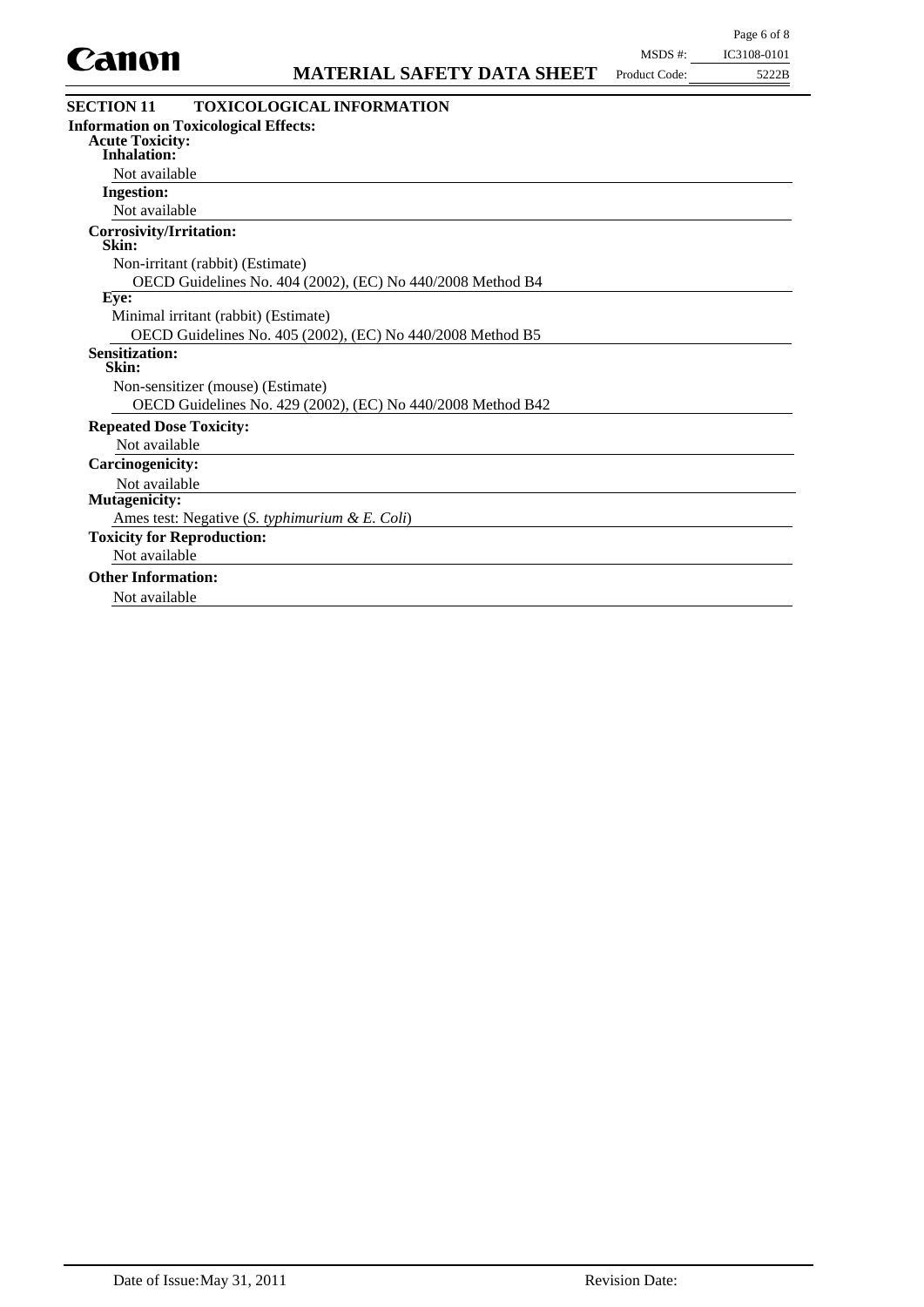**MATERIAL SAFETY DATA SHEET** Product Code:

 $5222B$ 

| <b>SECTION 12</b>                                                                                       |                     | <b>ECOLOGICAL INFORMATION</b>                                                                                                                                                                                                                                                                                                                                                                                                                                                                                                                                                                                                                                                                                                                                                                                                                                                    |          |  |  |
|---------------------------------------------------------------------------------------------------------|---------------------|----------------------------------------------------------------------------------------------------------------------------------------------------------------------------------------------------------------------------------------------------------------------------------------------------------------------------------------------------------------------------------------------------------------------------------------------------------------------------------------------------------------------------------------------------------------------------------------------------------------------------------------------------------------------------------------------------------------------------------------------------------------------------------------------------------------------------------------------------------------------------------|----------|--|--|
| <b>Toxicity:</b>                                                                                        |                     | Fish, Acute toxicity test:<br>96 Hour LL50 > 1000 mg/l LR WAF, NOEL = 1000mg/l LR WAF (Oncorhynchus mykiss) (Estimate)<br>OECD Guideline No. 203 (1992), (EC) No 440/1008 Method C.1<br>Daphnia sp., Acute immobilisation test:<br>48-Hour EL50 > 1000 mg/l LR WAF, NOEL = 1000 mg/l LR WAF (Daphnia magna) (Estimate)<br>OECD Guideline No. 202 (2004), (EC) No 440/1008 Method C.2<br>Freshwater Alga and Cyanobacteria, Growth Inhibition test:<br>ErL50 (0-72 h) > 1000 mg/l LR WAF, EyL50 (0-72 h) = 840 mg/l LR WAF,<br>$NOEL = 320$ mg/l LR WAF, LOEL = 1000 mg/l LR WAF (Desmodesmus subspicatus) (Estimate)<br>OECD Guideline No. 201 (2006), (EC) No 440/1008 Method C.3<br>LL: Lethal Loading rate, EL: Effective Loading rate, NOEL: No Observed Effect Loading rate,<br>LOEL: Lowest Observed Effect Loading Rate, LR WAF: Loading Rate Water Accommodated Fraction |          |  |  |
| Persistence and Degradability: Not available                                                            |                     |                                                                                                                                                                                                                                                                                                                                                                                                                                                                                                                                                                                                                                                                                                                                                                                                                                                                                  |          |  |  |
| <b>Bioaccumulative Potential:</b>                                                                       |                     | Not available                                                                                                                                                                                                                                                                                                                                                                                                                                                                                                                                                                                                                                                                                                                                                                                                                                                                    |          |  |  |
| <b>Mobility in Soil:</b>                                                                                |                     | Not available                                                                                                                                                                                                                                                                                                                                                                                                                                                                                                                                                                                                                                                                                                                                                                                                                                                                    |          |  |  |
| <b>Results of PBT and vPvB</b><br><b>Assessment:</b>                                                    |                     | No results that the component(s) of this ink meet(s) the PBT or $vPvB$ criteria under<br>Regulation (EC) No 1907/2006.                                                                                                                                                                                                                                                                                                                                                                                                                                                                                                                                                                                                                                                                                                                                                           |          |  |  |
| <b>Other Adverse Effects:</b>                                                                           |                     | Not available                                                                                                                                                                                                                                                                                                                                                                                                                                                                                                                                                                                                                                                                                                                                                                                                                                                                    |          |  |  |
| <b>SECTION 13</b><br><b>Waste Treatment Methods:</b>                                                    |                     | <b>DISPOSAL CONSIDERATIONS</b><br>Disposal should be subject to federal, state and local laws.                                                                                                                                                                                                                                                                                                                                                                                                                                                                                                                                                                                                                                                                                                                                                                                   |          |  |  |
| <b>SECTION 14</b>                                                                                       |                     | <b>TRANSPORT INFORMATION</b>                                                                                                                                                                                                                                                                                                                                                                                                                                                                                                                                                                                                                                                                                                                                                                                                                                                     |          |  |  |
| <b>UN Number:</b>                                                                                       | None                |                                                                                                                                                                                                                                                                                                                                                                                                                                                                                                                                                                                                                                                                                                                                                                                                                                                                                  |          |  |  |
| <b>UN Proper Shipping Name:</b>                                                                         | None                |                                                                                                                                                                                                                                                                                                                                                                                                                                                                                                                                                                                                                                                                                                                                                                                                                                                                                  |          |  |  |
| <b>Transport Hazard Class:</b>                                                                          | None                |                                                                                                                                                                                                                                                                                                                                                                                                                                                                                                                                                                                                                                                                                                                                                                                                                                                                                  |          |  |  |
| <b>Packing Group:</b>                                                                                   | None                |                                                                                                                                                                                                                                                                                                                                                                                                                                                                                                                                                                                                                                                                                                                                                                                                                                                                                  |          |  |  |
| <b>Environmental Hazards:</b>                                                                           |                     | Not classified as environmentally hazardous under UN Model Regulations and marine<br>pollutant under IMDG Code.                                                                                                                                                                                                                                                                                                                                                                                                                                                                                                                                                                                                                                                                                                                                                                  |          |  |  |
| <b>Special Precautions for User: None</b>                                                               |                     |                                                                                                                                                                                                                                                                                                                                                                                                                                                                                                                                                                                                                                                                                                                                                                                                                                                                                  |          |  |  |
| <b>SECTION 15</b><br>< USA Information ><br><b>SARA Title III §313:</b><br><b>Chemical Name</b><br>None |                     | <b>REGULATORY INFORMATION</b>                                                                                                                                                                                                                                                                                                                                                                                                                                                                                                                                                                                                                                                                                                                                                                                                                                                    | Weight % |  |  |
| <b>California Proposition 65:</b><br><b>Chemical Name</b>                                               |                     |                                                                                                                                                                                                                                                                                                                                                                                                                                                                                                                                                                                                                                                                                                                                                                                                                                                                                  | Weight % |  |  |
| None<br>$<$ EU Information $>$                                                                          |                     |                                                                                                                                                                                                                                                                                                                                                                                                                                                                                                                                                                                                                                                                                                                                                                                                                                                                                  |          |  |  |
|                                                                                                         |                     | Safety, Health and Environmental Regulations/Legislation:                                                                                                                                                                                                                                                                                                                                                                                                                                                                                                                                                                                                                                                                                                                                                                                                                        |          |  |  |
| (EC) No 1907/2006: Authorisation: Not regulated                                                         |                     |                                                                                                                                                                                                                                                                                                                                                                                                                                                                                                                                                                                                                                                                                                                                                                                                                                                                                  |          |  |  |
|                                                                                                         | <b>Restriction:</b> | Not regulated                                                                                                                                                                                                                                                                                                                                                                                                                                                                                                                                                                                                                                                                                                                                                                                                                                                                    |          |  |  |
| (EC) No 1005/2009: Not regulated                                                                        |                     |                                                                                                                                                                                                                                                                                                                                                                                                                                                                                                                                                                                                                                                                                                                                                                                                                                                                                  |          |  |  |
| (EC) No 850/2004:                                                                                       | Not regulated       |                                                                                                                                                                                                                                                                                                                                                                                                                                                                                                                                                                                                                                                                                                                                                                                                                                                                                  |          |  |  |
| (EC) No 689/2008:                                                                                       | Not regulated       |                                                                                                                                                                                                                                                                                                                                                                                                                                                                                                                                                                                                                                                                                                                                                                                                                                                                                  |          |  |  |
| Others:                                                                                                 | None                |                                                                                                                                                                                                                                                                                                                                                                                                                                                                                                                                                                                                                                                                                                                                                                                                                                                                                  |          |  |  |
|                                                                                                         |                     | Chemical Safety Assessment under (EC) No 1907/2006: Not required                                                                                                                                                                                                                                                                                                                                                                                                                                                                                                                                                                                                                                                                                                                                                                                                                 |          |  |  |
| < Canada Information ><br><b>WHMIS Controlled Product:</b>                                              |                     | This product will not be shipped to Canada.                                                                                                                                                                                                                                                                                                                                                                                                                                                                                                                                                                                                                                                                                                                                                                                                                                      |          |  |  |
| < Australia Information >                                                                               |                     |                                                                                                                                                                                                                                                                                                                                                                                                                                                                                                                                                                                                                                                                                                                                                                                                                                                                                  |          |  |  |
|                                                                                                         |                     | Statement of Hazardous Nature: This product will not be shipped to Australia.                                                                                                                                                                                                                                                                                                                                                                                                                                                                                                                                                                                                                                                                                                                                                                                                    |          |  |  |